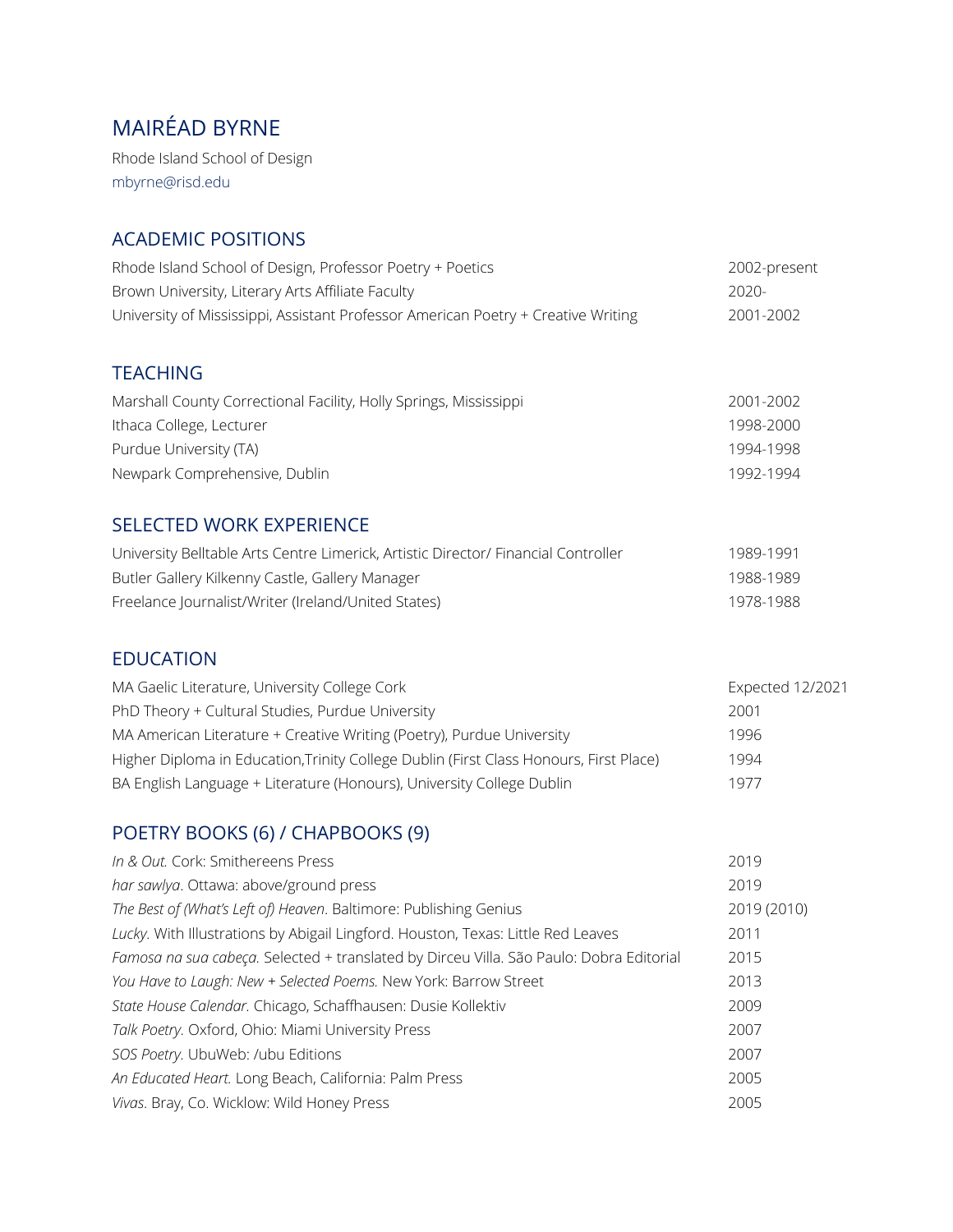| Kalends. New York, New York: Belladonna                         | 2005  |
|-----------------------------------------------------------------|-------|
| China Dogs. Poetic Inhalation                                   | 2004  |
| Nelson & The Huruburu Bird. Bray, Co. Wicklow: Wild Honey Press | 2003. |
| The Pillar. Bray, Co. Wicklow. Wild Honey Press                 | 2000  |

### BOOK COLLABORATIONS WITH VISUAL ARTISTS

| Jennifer's Family. Louisa Marie Summer. Photodocumentary/Text. Amsterdam: Schilt   | 2012 |
|------------------------------------------------------------------------------------|------|
| Michael Mulcahy. WORKS Series on Contemporary Visual Arts Ireland. Kinsale: Gandon | 1995 |
| Eithne Jordan. WORKS Series on Contemporary Visual Arts Ireland. Kinsale: Gandon   | 1994 |
| Joyce-A Clew. With Henry J. Sharpe. Dublin: Bluett & Company                       | 1982 |

### ANTHOLOGIES

| The Book: 101 Definitions. Ed. Amaranth Borsuk. Montreal: Anteism Books                   | 2021 |
|-------------------------------------------------------------------------------------------|------|
| The Cast-Iron Airplane That Can Actually Fly: Contemporary Poets Comment                  |      |
| on Their Prose Poems. Ed. Peter Johnson. MadHat Press. 29-30                              | 2019 |
| Ruffles, Repair & Ritual: The Wedding Cake House Anthology. Eds. Mary-Kim Arnold          |      |
| and Taylor Polites. Providence: Dirt Palace Collective. 5-6                               | 2019 |
| Women: Poetry: Migration. Ed. Jane Joritz Nakagawa. Palmyra, NY: Theenk Books             | 2017 |
| Out of Everywhere 2: Linguistically Innovative Poetry by Women in North America & the UK. |      |
| Ed. Emily Critchley. Hastings, UK: Reality Street. 58-64                                  | 2015 |
| If Ever You Go: A Map of Dublin in Poetry and Song. Dublin: Dedalus Press. 105-106        | 2014 |
| poem, home: An Anthology of Ars Poetica. Eds. Jennifer Hill, Dan Waber. Kingston,         |      |
| PA: Paper Kite. 52                                                                        | 2009 |
| Not for Mothers Only: Contemporary Poets on Child-Getting and Child-Rearing.              |      |
| Eds. Catherine Wagner, Rebecca Woolf. New York: Fence Books. 213-215                      | 2007 |
| The Best of Irish Poetry 2007. Ed. Maurice Riordan. Cork: Munster Literature Centre. 28   | 2007 |
| A Fine Excess: Fifty Years of the Beloit Poetry Journal. Ed. Marion K. Stocking. Lamoine, |      |
| Maine: Beloit Poetry Journal Foundation. 386-387                                          | 2000 |
| Wild Cards: The Second Virago Anthology of Writing Women. Eds. Andrea Badenoch,           |      |
| Maggie Hannan, Pippa Little, Debbie Taylor. London: Virago Press. 170-178                 | 1999 |
| Krino 1986-1996: An Anthology of Modern Irish Writing. Edited by Gerald Dawe,             |      |
| Jonathan Williams. Dublin: Gill & Macmillan. 189-190                                      | 1996 |
| Ireland's Women: Writings Past and Present. Eds. Katie Donovan, A. Norman Jeffares,       |      |
| Brendan Kennelly. London: Kyle Cathie. 454-455                                            | 1994 |
| The New Younger Irish Poets. Ed. Gerald Dawe. Blackstaff Press. 65-74                     | 1991 |

## POETRY JOURNALS

*5 AM, American Poetry Review, Argotist Online, Ars Poetica, Beloit Poetry Journal, Big Bridge, Black Clock, Blackletter, BOOG City, Bryant Literary Review, cannot exist, Callaloo, Carve, Chicago Review Online, Cimarron Review, Coconut, Conduit, Court Green, Crab Orchard Review, Decals of Desire, Denver Quarterly, Drunken Boat, Dusie, Effing, Epoch, Famous Reporter, Fin, Fascicle, FlashPoint, Folio, Free Verse, Fulcrum, Hiram Poetry Review, Horseless Review, Icarus,*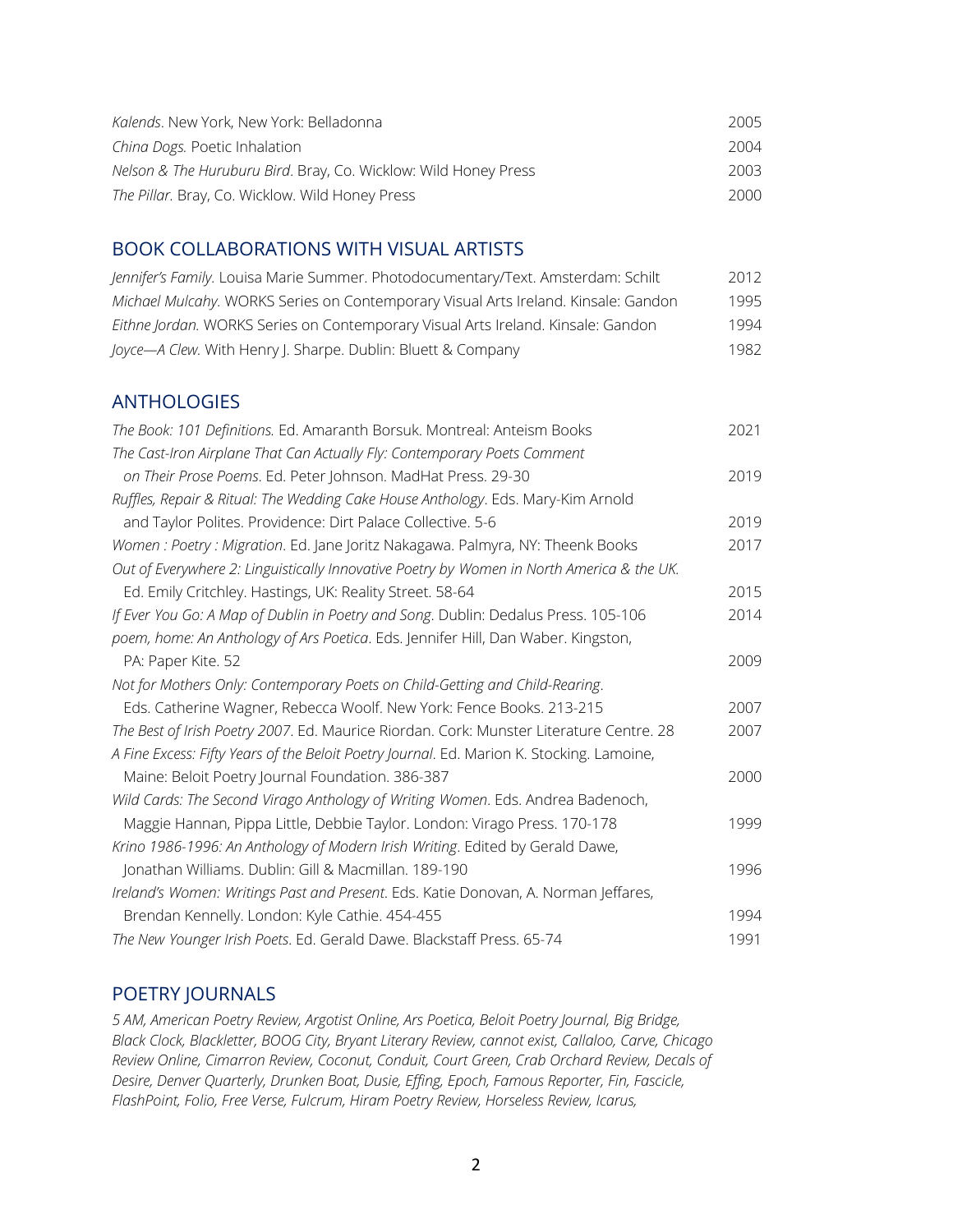*Intercapillary Space, Krino, Lit, Literary Review, Litter, Margin, Masthead, Matrix, MiPOesias, Modo de Usar, Natural Bridge, Necessary Fiction, Ocean State Review, One Less, Poetry Project Newsletter, Past Simple, Poetry Ireland, Poetry Salzburg, RealPoetik, Seneca Review, An Sionnach, Smithereens, StepAway, Tin Lustre Mobile, To Topos, Poetry International, Truck, Unlikely Stories, Veer, VeRT, West 47, Yalobusha Review*

### **OCCASIONAL**

| City of Providence's Sidewalk Tattoo Public Art Project (poem to be embedded in sidewalk) | - 2021     |
|-------------------------------------------------------------------------------------------|------------|
| "To Conquer Fear." Poetry in Motion. Rhode Island Public Transport Authority (RIPTA)      | April 2019 |
| Weaving Language III: Writing in Threads. Francesca Capone. Printed Matter (newspaper)    | 2015       |
| Texts for Jennifer's Family. Luxembourg: Centre National de l'Audiovisuel (booklet)       | 2013       |

#### DAILY POETRY BLOG

*Heaven* 2003-2010

### SELECTED ESSAYS

| "Benvenuto a La Natura è la fonte." Introduction to Inge Lise Rasmussen, La Natura        |      |
|-------------------------------------------------------------------------------------------|------|
| è la fonte: Poesie e acquarelli / Nature Is the Source: Poems and Watercolors. Siena:     |      |
| Betti Editrice                                                                            | 2021 |
| "The Shed of Poetry." A Line of Tiny Zeros in the Fabric: Essays on the Poetry of Maurice |      |
| Scully. Ed. Ken Keating. Shearsman. 151-175                                               | 2020 |
| "Light in July." David Jhave Johnston, ReRites: Raw Data/Responses. Montreal:             |      |
| Anteism, 121-127                                                                          | 2019 |
| Poet's Bookshelf II: Contemporary Poets on Books that Shaped Their Art. Eds. Peter Davis  |      |
| and Tom Koontz. Seattle: Barnwood, 73-77                                                  | 2008 |
| "Avant-Garde Pronouns." Avant-Post: The Avant-Garde in the Era of Post-Ideology.          |      |
| Ed. Louis Armand. Prague: Litteraria Pragensia, 114-132.                                  | 2006 |
| "Some Differences Between Poetry & Standup." UbuWeb Papers. UbuWeb                        | 2005 |
| "The Lion & The Tiger: Frederick Douglass in Ireland, 1845-6." The Freedom Talks:         |      |
| Reflections from Rhode Island Scholars. Providence: Rhode Island Council for the          |      |
| Humanities, 30-40                                                                         | 2004 |
|                                                                                           |      |

## SELECTED BOOK REVIEWS

| 2003             |
|------------------|
| Fall 2000        |
| Summer/Fall 1997 |
|                  |
| Winter 1991      |
|                  |
| April 28, 1987   |
|                  |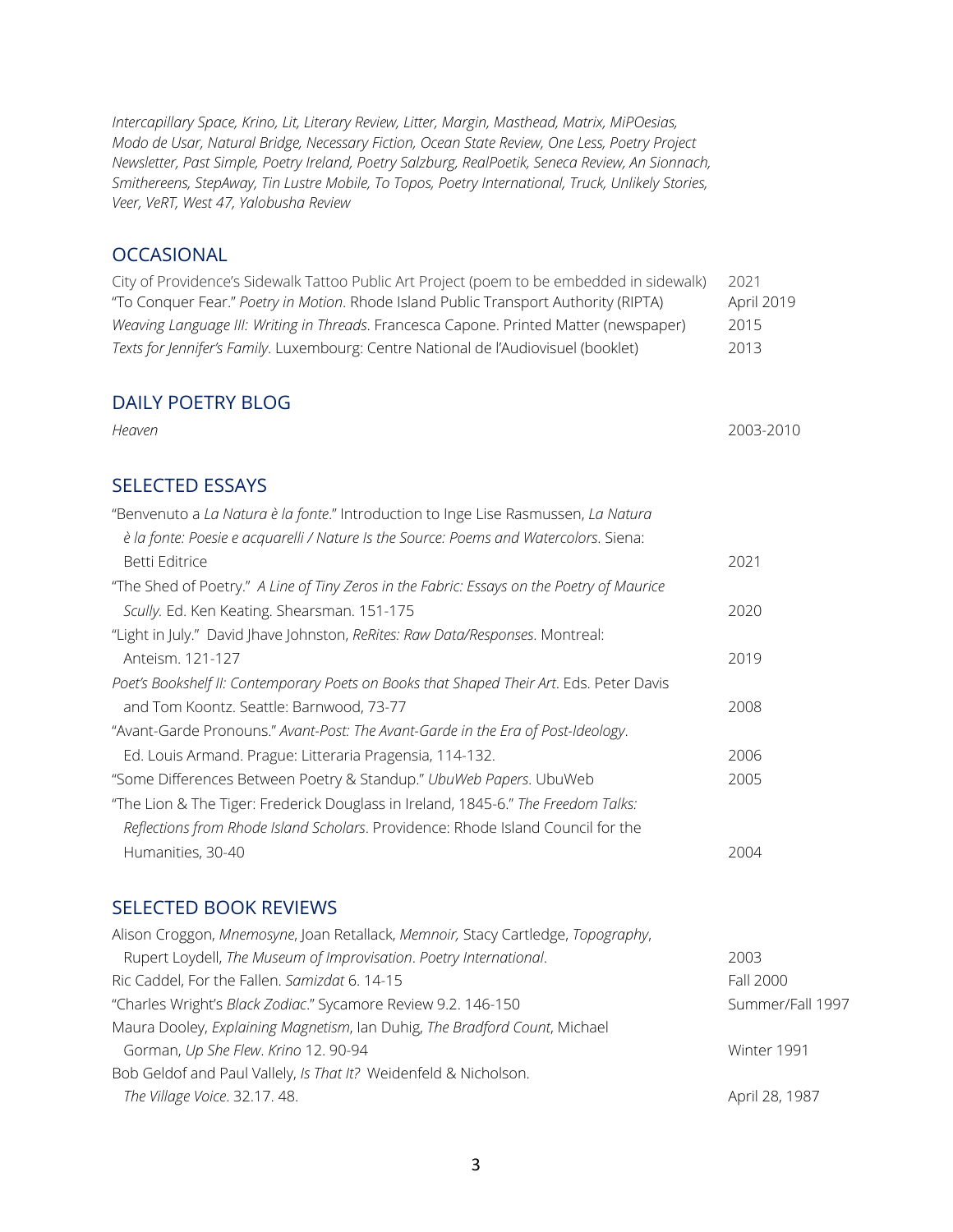| William H.Goetzmann and William N. Goetzmann, The West of the Imagination.<br>New York: Norton, 1986. The Village Voice 31.51. 70 | December 23, 1986  |
|-----------------------------------------------------------------------------------------------------------------------------------|--------------------|
| Hart Crane, The Poems of Hart Crane. Ed. Marc Simon. New York: Liveright.                                                         |                    |
| The Village Voice 31.52. 56.                                                                                                      | December 30, 1986  |
| <b>JOURNALISM</b>                                                                                                                 |                    |
| Feature Writer, In Dublin Magazine, Hibernia, Irish Times, Irish Press, Sunday Independent,                                       |                    |
| Evening Herald, Magill Magazine, Image Magazine, Village Voice, Provincetown Advocate                                             | 1978-1988          |
| Theatre Critic, In Dublin Magazine, Irish Times                                                                                   | 1978-1981          |
| <b>PLAYS</b>                                                                                                                      |                    |
| Safe Home. Project Arts Centre, Dublin                                                                                            | 1985               |
| The Golden Hair. Project Arts Centre, Dublin                                                                                      | 1982               |
| <b>POETRY READINGS</b>                                                                                                            |                    |
| Boog City Festival 14.5                                                                                                           | 2021               |
| Boston Poetry Marathon (annually)                                                                                                 | 2020-2010          |
| Miami University, Oxford, OH                                                                                                      | <b>July 2020</b>   |
| &Now, Eastern Washington University                                                                                               | 2019               |
| Policromia: Poetry & Co. Siena Art Institute                                                                                      | 2018, 2019         |
| Electronic Poetry Organization Conference and Media Arts Festival                                                                 | 2019               |
| Riverrun. Canadian and Irish Poets in Dublin. Poetry Ireland                                                                      | April 26, 2019     |
| Ada Books, Providence                                                                                                             | March 22, 2018     |
| couscous@dusk. Providence                                                                                                         | March 6, 2018      |
| SoundEye Festival of the Arts of the Word                                                                                         | 2003-2010, 2017    |
| Poetry Now, Mountains to Sea Book Festival. Dun Laoghaire, Co. Dublin                                                             | March 25, 2017     |
| Siena Art Institute, Italy                                                                                                        | October 11, 2016   |
| International Conference on Artistic Research/Writing Art in Digital Space. The Hague                                             | April 29, 2016     |
| Widener University, Distinguished Writers Series                                                                                  | April 1, 2015      |
| Writing in Threads (Francesca Capone). With Maria Damon, Ted Dodson, Andrew                                                       |                    |
| Durbin, Ben Fama, Ian Hatcher, Lucy Ives, Kevin Killian, Frances Kruk, Mariette                                                   |                    |
| Lamson, Sophia Le Fraga, Francesca Lisette, Kristen Mueller, Kit Schluter,                                                        |                    |
| Cole Swensen. 99c Plus Gallery, Brooklyn, NY                                                                                      | October 29, 2015   |
| Frequency, Providence                                                                                                             | April 26, 2014     |
| University of Rhode Island Ocean State Summer Conference                                                                          | June 21, 2013      |
| Literary Death Match (winner). AS220, Providence                                                                                  | October 16, 2012   |
| A Downtown Reading. With Jennifer Karmin and V Manuscript. AS220, Providence                                                      | April 19, 2012     |
| Rochambeau Library, Providence                                                                                                    | April 11, 2012     |
| University College Dublin                                                                                                         | February 20, 2012  |
| Bridgewater State University. NE Conference for Irish Studies. With Aidan Rooney                                                  | October 15, 2011   |
| University University. of Connecticut. With Penelope Pelizzon                                                                     | September 22, 2011 |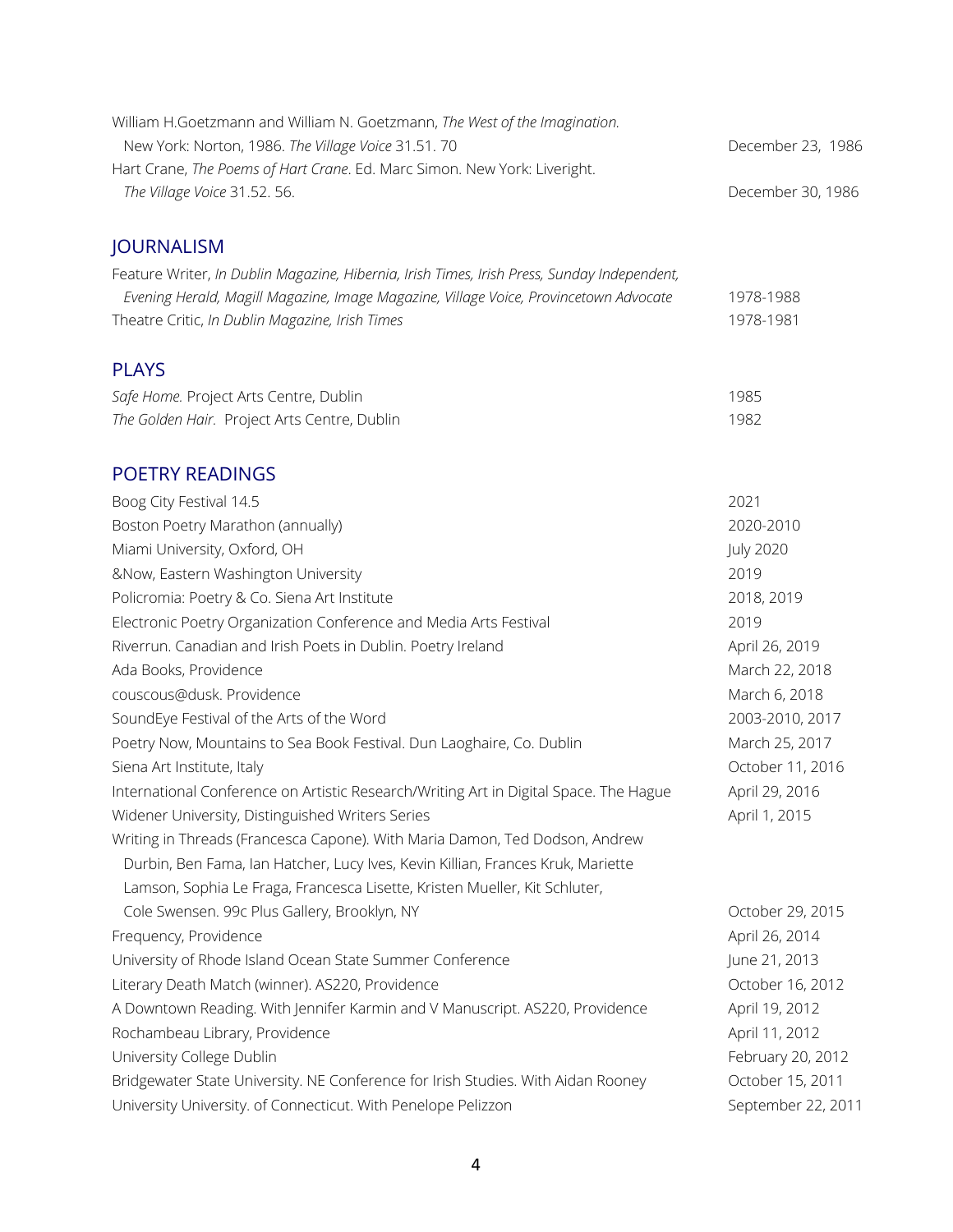| Cousins Series, Providence. With Ryan Flaherty, Steve Himmer, and Daniel Tiffany       | May 1, 2011        |
|----------------------------------------------------------------------------------------|--------------------|
| Demi-Tasse, Brown University                                                           | April 7, 2011      |
| Pierre Menard Gallery, Cambridge. With Joe Massey and Julia Cohen                      | December 3, 2010   |
| Soda Series, Brooklyn. With Andy Devine, Dan Groves, Adam Robinson                     | November 14, 2010  |
| Belladonna/Dusie Summer Reading. BookThug Nation, Brooklyn, NY                         | August 12, 2010    |
| London Cross-Genre Festival, Greenwich University                                      | July 16, 2010      |
| Symposium Books, Providence                                                            | April 29, 2010     |
| Chapter-Verse, Philadelphia. With Matt Hart and Nate Pritts                            | March 13, 2010     |
| Poetry Project, St. Mark's Church, New York. With Andrew Zawacki                       | March 8, 2010      |
| Royal East, Cambridge. With Bill Corbett, Richard Deming, Forrest Gander, Peter Gizzi, |                    |
| Nancy Kuhl, C.D. Wright                                                                | May 8, 2009        |
| St. Louis Poetry Center. With Matthea Harvey                                           | April 9, 2009      |
| Towers of Narragansett                                                                 | February 22, 2009  |
| Eleven Eleven. With Hugh Behm-Steinberg, Allison Delauer, Monica Drake, Joseph Lease.  |                    |
| Links Hall, Chicago                                                                    | February 12, 2009  |
| University of Rhode Island. With Renee Gladman                                         | November 13, 2008  |
| Publicly Complex. Ada Books, Providence. With Brenda Iljima                            | September 13, 2008 |
| Rhode Island School of Design Convocation Poem                                         | September 8, 2008  |
| Rhode Island School of Design. With Ann Hood                                           | April 3, 2008      |
| Jacobson House Native Art Center, University of Oklahoma                               | November 27, 2007  |
| Bronx Museum. Poets from the Islands. With Tisa Bryant, Dan Machlin, Michael Scharf,   |                    |
| Mónica de la Torre, Edwin Torres                                                       | October 27, 2007   |
| McCormack Family Theater, Brown University. With Trevor Joyce                          | October 24, 2007   |
| SoundEye West: Poetry Between Languages. University of Southern California             | October 5-6, 2007  |
| Burke Theatre, Trinity College, Dublin (Gerald Dawe special issue of An Sionnach)      | July 4, 2007       |
| Soon Productions. Ithaca, NY. With Gina Franco                                         | June 9, 2007       |
| Bar Rouge, Washington DC. With Jordan Davis and Alison Stine                           | April 30, 2007     |
| Stain Bar, Brooklyn. MiPO Readings 2007. With Elaine Equi and David Lehman             | April 27, 2007     |
| Eyedrum, Atlanta                                                                       | March 2, 2007      |
| Purdue Universersity MFA 20th Anniversary Reading. AWP, Atlanta                        | March 1, 2007      |
| Princeton University Center for Creative and Performing Arts. With Greg Delanty        | February 23, 2007  |
| Wave Poetry Bus Tour. First Unitarian Church, Providence                               | September 29, 2006 |
| Writers' Circle. Central Congregational Church, Angell Street, Providence              | April 30, 2006     |
| Stonehill College. Easton, MA. With Michael Todd Edgerton                              | April 26, 2006     |
| Emory University, Atlanta GA. With Randy Prunty                                        | April 15, 2006     |
| The Smell. Los Angeles, CA. With James Stevens and Wendy Walters                       | March 26, 2006     |
| Beyond Baroque. Venice, West LA, CA. With James Stevens and Wendy Walters              | March 25, 2006     |
| Brown University. Phi Beta Kappa                                                       | March 22, 2006     |
| National Park Service. Lowell, MA. With David Robinson and Franz Wright                | March 2, 2006      |
| RISCA Fellowship Reading. Newport Art Museum & Art Association, Newport, RI            | Feb 9, 2006        |
| Museum of Art. Warwick, RI. With Joanna Nealon                                         | October 22, 2005   |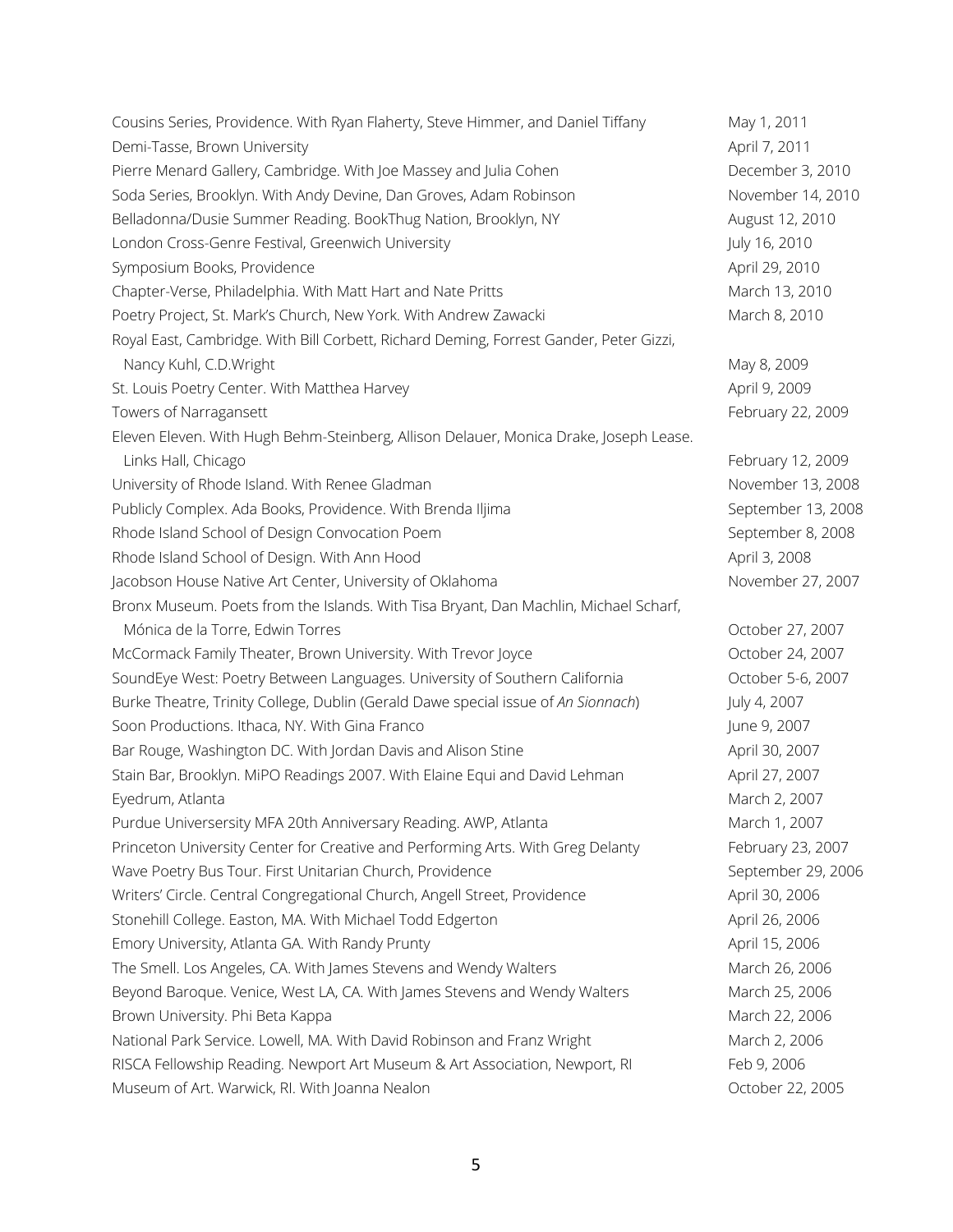| Belladonna Poetry Series. New York NY. With Stacy Szymaszek                          | October 11, 2005   |
|--------------------------------------------------------------------------------------|--------------------|
| Stone & Plank House, Smithfield, RI                                                  | September 17, 2005 |
| SoundEye International Poetry Festival. With Nathaniel Mackey                        | July 9, 2005       |
| DownCity Reading Series. Providence, RI. With Bob Perelman                           | March 8, 2005      |
| NightBoat Poetry Series. Beacon, NY. With Sina Queyras                               | February 13, 2005  |
| Zinc Bar Talk/Reading Series. New York, NY. With Jack Kimball                        | January 9, 2005    |
| Randolph-Macon Women's College                                                       | November 3, 2004   |
| Wordsworth Books. Harvard Square, Cambridge                                          | September 3, 2004  |
| The Newman Institute. Ballina, Co. Mayo                                              | August 6, 2004     |
| Mother Redcaps, Dublin. With Denise Duhamel, Michael Rothenberg, Terri Carrion,      |                    |
| Andrew Lovatt                                                                        | August 4, 2004     |
| Castlerea Prison. Co. Roscommon, Ireland                                             | April 23, 2004     |
| Cúirt International Poetry Festival. Town Hall, Galway. With Tomaž Šalamun           | April 22, 2004     |
| Borders Books. Downtown Crossing, Boston                                             | April 8, 2004      |
| Fall Reading Series, Rhode Island School of Design. With Keith Waldrop               | October 9, 2003    |
| Manifesto Marathon. The Bowery Poetry Club, New York                                 | October 24, 2003   |
| West End Poetry Series. Ithaca, NY. With Brenda Coultas, Wendy Walters               | September 27, 2003 |
| State of Rhode Island and Providence Plantations (Women Prisoners' Mentoring)        | June 20, 2003      |
| 2003 Major Poets Series. Freeport, IL                                                | May 1, 2003        |
| University of Mississippi. Sarah Isom Center for Women                               | April 8, 2002      |
| Marshall Country Correctional Facility. Holly Springs, MS. With Gabriel Gudding      | Feb 12, 2002       |
| ASLE Symposium on the South. University of Mississippi                               | October 25, 2001   |
| Odysseus Returns: A Reading by Poets from Ithaca. SUNY Binghamton                    | April 14, 2000     |
| Saltonstall Foundation for the Arts. Ithaca, NY. With Joanna Smith-Rakoff            | October 3, 2000    |
| The Winding Stair. Dublin                                                            | January 13, 2000   |
| Cornell University. Big Red Barn                                                     | March 17, 1999     |
| Ithaca College, New York                                                             | November 11, 1998  |
| Java Roaster. Lafayette, IN                                                          | February 14, 1996  |
| Amnesty International / Trinity College Dublin                                       | 1994               |
| Limerick Civic Centre. Exhibition of work by Irish Travelers curated by Martin Folan | 1993               |
| Trinity 400. With Thomas Kilroy                                                      | 1992               |
| Belltable Arts Centre. Limerick                                                      | 1992               |
| Old Museum Building. Belfast                                                         | 1991               |
| Douglas Hyde Gallery, Trinity College Dublin                                         | 1991               |
| Books Upstairs. Dublin                                                               | 1991               |
| Hudson D. Walker Gallery, Fine Arts Work Center. Provincetown                        | 1988               |

## COLLABORATION/PERFORMANCE

*101 Definitions of the Book*. This project, by Amaranth Borsuk and 101 collaborators, is an outcome of her *The Book* (MIT Press 2018). Documentation includes t-h-e-b-o-o-k.com, *American Book Review* (July/August 2020), and *The Book: 101*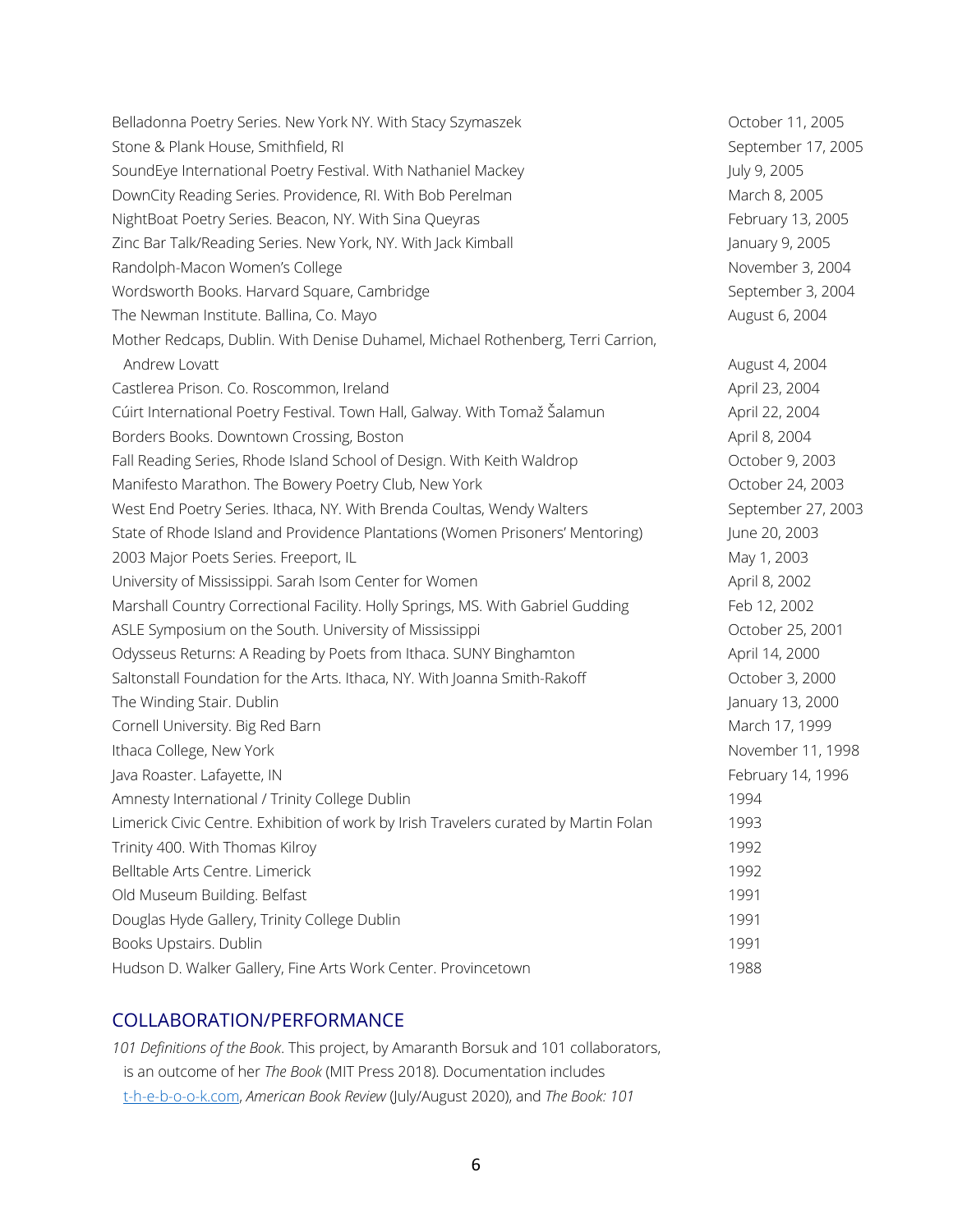| Definitions (Anteism 2021), listed under anthologies                            | 2021/2020      |
|---------------------------------------------------------------------------------|----------------|
| "Stone Interviews." Yueting Val Zhao. Audio/Video                               | November 2020  |
| Endlessly Idle, with Time. Lisha Nie. Five-channel video with audio.            |                |
| A4 Art Museum, Chengdu                                                          | August 2020    |
| Wanying Art Museum, Shijiazhuang                                                | August 2020    |
| Yuan Contemporary Art Museum, Beijing                                           | November 2019  |
| https://www.nielisha.com/new-page-15                                            |                |
| "Notes in Passing: hypnotically porpoise exercises in lectures." With Stine An, |                |
| Darcie Dennigan, Stacey Tran. & Now 2019. University of Washington, Bothell     | September 2019 |
| Invisible Machine. A film by Lisha Nie. Techno Utopia and Dystopia, Yuan Art    |                |
| Museum. Beijing                                                                 | 2019           |
| "Secretions." Directed Dreaming Vol 1. An Audio Project by Darcie Dennigan      |                |
| and Janaya Kizzie                                                               | 2019           |
| The Storm in the Morning. A film by Jiehao Su.Audio performance of Jiehao       |                |
| Su's poem "Menaggio."                                                           | 2018           |
| I Mean. Staged reading of Kate Colby's I Mean (Ugly Duckling 2015),             |                |
| directed by Darcie Dennigan. 25 Years of Ugly Duckling Presse.                  |                |
| McCormack Family Theatre, Brown University                                      | April 7, 2018  |
| Completist Panic, an ouroboros experiment in reading Kate Colby's I Mean.       |                |
| Directed by Darcie Dennigan. Fringe PVD                                         | July 26, 2016  |
| "Because of her excessive curiosity." Video/performance collaboration           |                |
| with Marissa Goldman. Interrupt 3, Brown University                             | March 13, 2015 |
|                                                                                 |                |

## **CURATION**

| Policromia 2021 Online: Conversazioni con poeti: John Murillo e Dirceu Villa.           |                   |
|-----------------------------------------------------------------------------------------|-------------------|
| Co-curated with Will Schutt.                                                            | June 2021         |
| Policromia 2020: An International Festival of Poetry, Translation and Deaf Culture.     |                   |
| Siena Art Institute. Program to include Damiano Abeni, Mairéad Byrne, Filippo Calcagno, |                   |
| Eiléan Ní Chuilleanáin, Moira Egan, John Murillo, Fabio Pusterla, Massimo Schuster,     |                   |
| Will Schutt, Nicole Sealey, Taije Silverman, Hannah Sullivan, and the Coro Polifonici   |                   |
| Senesi. Co-curated with Will Schutt and Miriam Grottanelli. Cancelled.                  | June 4-7, 2020    |
| Policromia 2019: An International Festival of Poetry, Translation and Deaf Culture.     |                   |
| Siena Art Institute. Program included Damiano Abeni, James Arthur, Mairéad Byrne,       |                   |
| Filippo Calcagno, Moira Egan, Caoilinn Hughes, Massimo Schuster, Will Schutt,           |                   |
| Mariagiorgia Ulbar, Dirceu Villa, Zatarra, and the Coro Polifonici Senesi. Co-curated   |                   |
| with Will Schutt and Miriam Grottanelli.                                                | June 13-16, 2019  |
| David Jhave Johnston: Aesthetic Animism: Digital Poetry's Ontological Implications      |                   |
| (MIT Press 2016). Old RISD Library. In collaboration with RISD Computation, Culture     |                   |
| and Technology Concentration and RISD Division of Liberal Arts.                         | April 18-19, 2018 |
| Jen Bervin: Silk Poems. In collaboration with Lucy Hitchcock, supported by              |                   |
| RISD Graphic Design and Liberal Arts Humanities Fund.                                   | October 3, 2017   |
|                                                                                         |                   |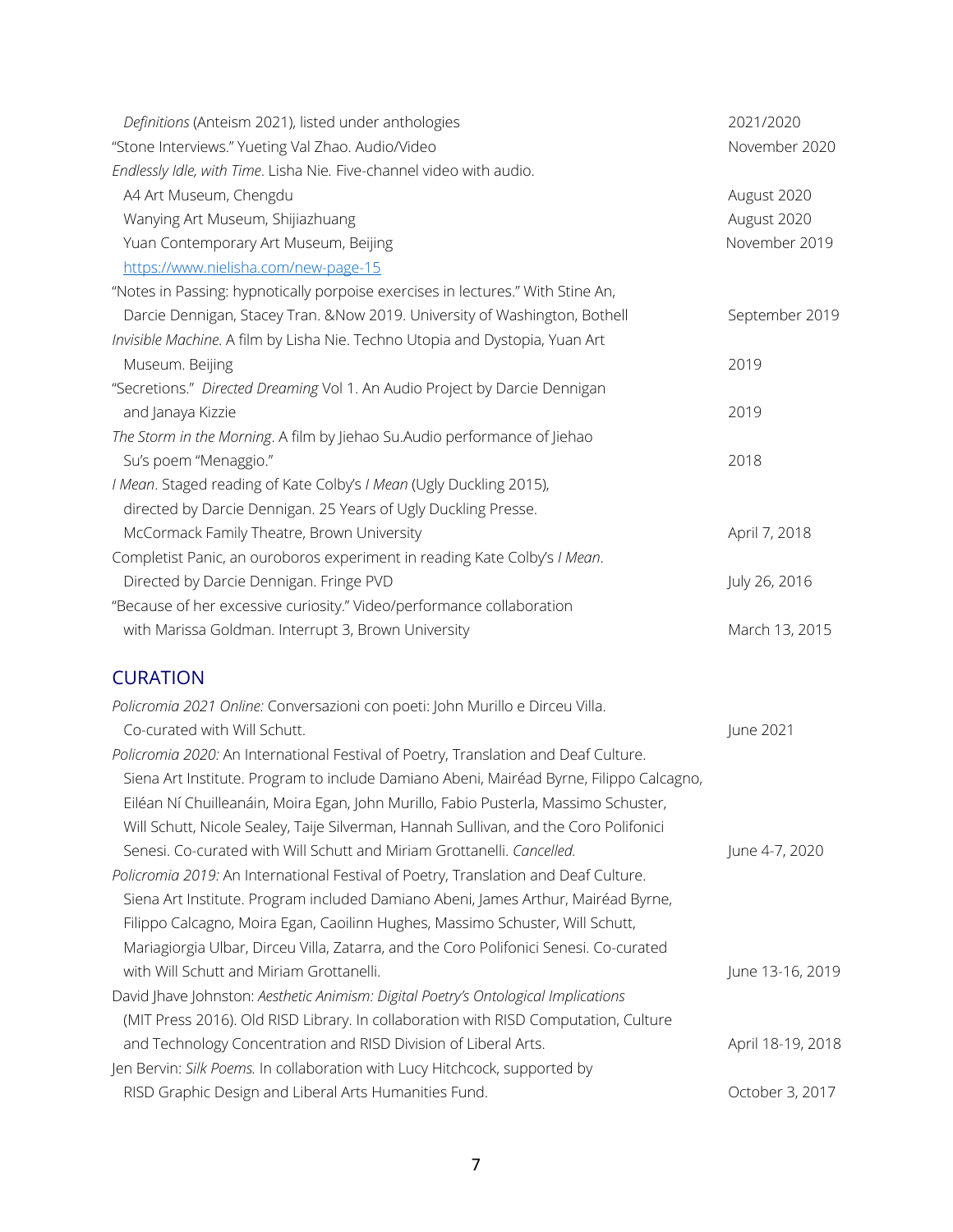| Couscous. Providence Poetry/performance/music event, the poetics of which is         |                      |
|--------------------------------------------------------------------------------------|----------------------|
| diversity of style, language, age, race, gender, medium and tradition.               |                      |
| In collaboration with Mark Milloff                                                   | 2008-2013            |
| couscous@soundeye. SoundEye Festival of the Arts of the Word, Cork                   | 2017, 2008, 2010     |
| Ryan Trecartin and Lizzie Fitch, Screening of Recent Works and Q & A. In conjunction |                      |
| with Dada Today. RISD Chace Center. Supported by RISD Turner Fund.                   | April 5, 2016        |
| Two May Conversations (on reverse hierarchization in event Google docs, and          |                      |
| "The Body of Michael Brown"). RISD Writing Center.                                   | May 26, 27, 2015     |
| Uncreative Practices: A Cross-Divisional RISD Symposium with Kenneth Goldsmith.      |                      |
| Co-produced with Shona Kitchen and Clement Valla. RISD Museum Faculty Biennial       | March 11, 2015       |
| This Rough Diamond: Martin Folan Works. Exhibition. The Sailors' Home, Limerick.     |                      |
| Co-curated with Marina Byrne-Folan.                                                  | June 18-July 4, 2014 |
| Writing+ Speaker Series. John Cayley, Kenneth Goldsmith, Nick Montfort, Amaranth     |                      |
| Borsuk, and Alan Sondheim. Hosted by RISD Graduate Studies. RISD 2050 Fund           | Fall 2014            |
| What Do You Want? What Have You Got? RISD Solutions to Poetry Portfolio Problems.    |                      |
| Exhibition of works from poetry workshops and classes. RISD Fleet Library/Rhode      |                      |
| Island Center for the Book                                                           | Sept 27-Oct 4, 2011  |
| A Reading by Christian Bök. RISD Liberal Arts Humanities Fund                        | April 7, 2008        |
| Kenneth Goldsmith on UbuWeb. Liberal Arts Humanities Fund                            | April 5, 2005        |
| A Reading by Tom Raworth. Liberal Arts Humanities Fund                               | March 10, 2004       |
| Spring Poetry Series. Liberal Arts Humanities Fund. Brenda Coultas, Arielle          |                      |
| Greenberg, Gabriel Gudding, Kent Johnson, Stephanie Strickland                       | Feb-May 2003         |

## SELECTED CONFERENCES

| "ReRites: the implications of A.I. machine-learning neural-net generated poetry."                  |                |
|----------------------------------------------------------------------------------------------------|----------------|
| With Kyle Booten, John Cayley, Lai-Tze Fan, David Jhave Johnston (represented                      |                |
| by Kyle Booten), Stephanie Strickland (chair). Electronic Literature Organization 2019.            |                |
| University College Cork.                                                                           | July 17, 2019  |
| "Voice and Corpus in David Jhave Johnston's ReRites (July)." Text Sound Performance:               |                |
| Making in Canadian Space. University College Dublin                                                | April 26, 2019 |
| "Janus-faced: The Writing MFA in Art School and the University." With Amaranth Borsuk,             |                |
| John Cayley, Peter Gadol, Tracie Morris. AWP Annual Conference. Los Angeles.                       | March 31, 2016 |
| "Four Letters from Dean." With Park Daehyun (RISD BFA Film Animation Video '17).                   |                |
| Associated Writers & Writing Program Annual Conference. Minneapolis                                | April 11, 2015 |
| "Kenneth Goldsmith for Example." Uncreative Practices: A RISD Cross-Divisional                     |                |
| Symposium with Kenneth Goldsmith. RISD Biennial Faculty Forum                                      | March 11, 2015 |
| "Stein's Sound." A Valentine for Gertrude Stein-the Reception of Stein in the Arts and             |                |
| Humanities. University of Copenhagen                                                               | May 9, 2014    |
| "Reversibility + the End of Language." Events on the Subject of Ekphrasis. RISD Museum Feb 6, 2014 |                |
| "The Poet Magician: Writing Out of Single Motherhood." Associated Writers & Writing                |                |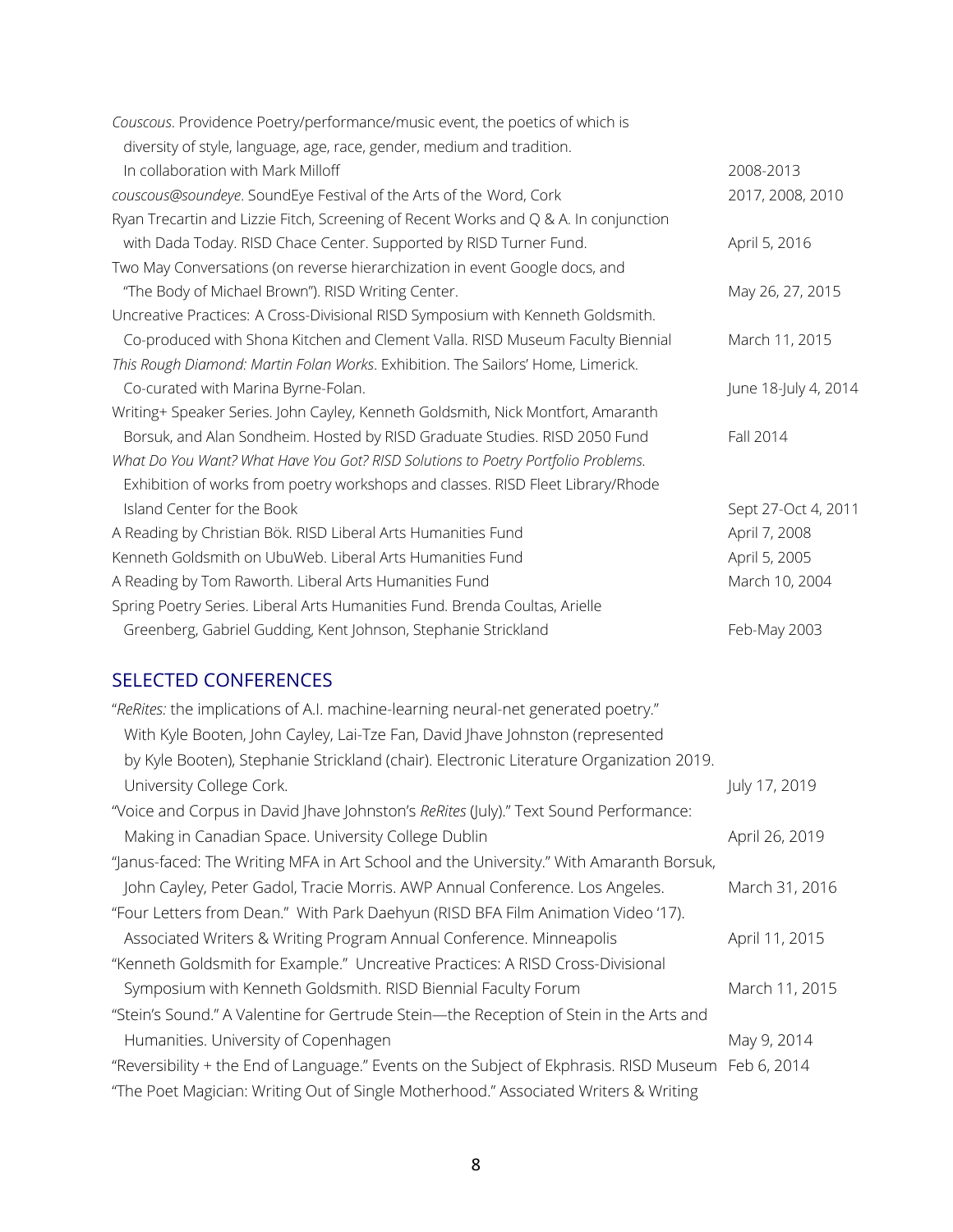| Programs Annual Conference 2013. Boston                                               | March 8, 2013     |
|---------------------------------------------------------------------------------------|-------------------|
| "A Question of Color." post_moot. Miami University, Ohio.                             | April 25, 2010    |
| "Writing Spaces, Dimensional Homework: A Material Poetics." School of the Visual Arts |                   |
| Annual Conference on the Liberal Arts and the Education of Artists. New York, NY      | October 4, 2009   |
| "Teaching (Creative) Writing at the School of Art and Design." AWP Chicago.           | February 12, 2009 |
| "The Transatlantic Writer: Challenges and Strategies." AWP Annual Conference          | January 31, 2008  |
| "Metaphor and Translation." SoundEye West: Poetry Between Languages. University of    |                   |
| Southern California, Los Angeles.                                                     | October 5, 2007   |
| "Talk Poetry: Poetry as Lingua Franca." Poetry & Public Language. Univ of Plymouth.   | March 31, 2007    |
| "Paternal Ancestors, Maternal Ghosts: Frederick Douglass in Ireland, 1845-46."        |                   |
| Transatlantic Exchange: African Americans & The Celtic Nations. Swansea University    | March 29, 2007    |
| "Poets on Appropriative Writing." AWP Annual Conference. Atlanta, GA.                 | March 1, 2007     |
| "The Lion & The Tiger: Frederick Douglass in Ireland, 1845-6." Frederick Douglass,    |                   |
| Herman Melville: A Sesquicentennial Celebration. 5th International Conference of      |                   |
| Melville Society                                                                      | June 24, 2005     |
| "Some Differences Between Poetry & Standup." Popular Culture Annual Conference,       |                   |
| San Diego, March 26, 2005 and                                                         |                   |
| "Some Differences Between Poetry & Standup." Performance Studies International,       |                   |
| <b>Brown University</b>                                                               | March 31, 2005    |
| "The Writer-Scholar in the 21st Century-Or Why Poets Should Read Foucault."           |                   |
| AWP Annual Conference, Chicago                                                        | March 25, 2004    |
| An Evening with Frederick Douglass. Performance by Charles Pace. Additional           |                   |
| research and script development by Mairéad Byrne. Sponsored by Rhode Island           |                   |
| Council for the Humanities. RISD Auditorium, Providence.                              | January 17, 2004  |
| "The Lion & The Tiger: Frederick Douglass in Ireland, 1845-1846." RISD Museum         | October 19, 2003  |
| "The Lion & The Tiger: Frederick Douglass in Ireland, 1845-1846." Seminar. Centre for |                   |
| Human Resettlement and Historical Change, National University of Ireland, Galway      | July 25, 2003     |
| "Barbaric Yawps at the AWP," and "Barbaric Yawps at the Enoch Pratt Free Library."    |                   |
| Panels on poetry & war. AWP Annual Conference. Baltimore, MD                          | February 28, 2003 |
| "The New MFA Program—First Steps or How to Hit the Ground Running." AWP Annual        |                   |
| Conference, New Orleans                                                               | March 9, 2002     |
| "Language, Nationalism, and the Politics of Translation." Hobart and William Smith    |                   |
| Colleges, Geneva, New York                                                            | December 1, 2000  |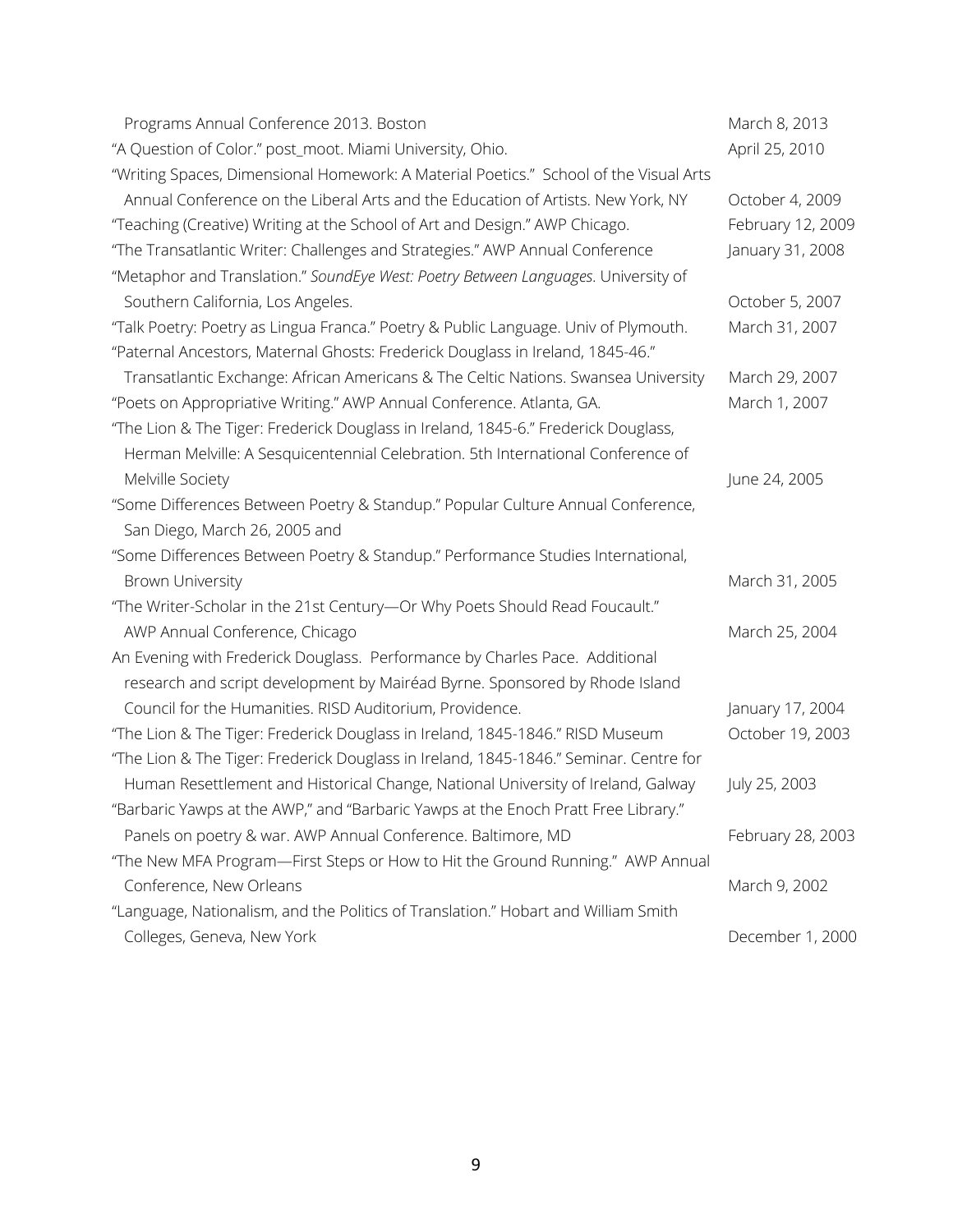## **TEACHING**

### RHODE ISLAND SCHOOL OF DESIGN (2002- )

#### **COURSES**

Contemporary Poetry (poetry today) Digital Poetics (digital-born writing + its implications) Material Poetics (dimensional and sensorial poetry) Sound Poetry (poetry focusing on sound) Visual Poetry ( "poetry meant to be seen") Writing+ (imagining writing in 2050) Writing as Art + Design (cross-genre graduate writing workshop) Irish Nonsense (Irish comic tradition) Metaphor (classical, literary, and contemporary theories) Beginning Poetry Writing Workshop Advanced Poetry Writing Workshop First Year Literature Seminar

#### COURSES CO-DEVELOPED + TAUGHT

Dada Today. With Martha Swetzoff, Senior Lecturer in Film, Animation and Video Stories of a Living River. With Lindsay French, Professor of Anthropology First Year Writing. With Mark Milloff, Professor of Experimental + Foundation Studies Visual Poetry. With Jan Baker, Professor of Graphic Design

#### RISD MFA THESIS COMMITTEES (8)

Zhanyi Chen (Digital + Media 2021); Jiehao Su (Photo 2018); Jiangliu Dong (Jewelry + Metalsmithing 2014); RaMell Ross (Photo 2014); Odette England (Photo 2012); Catherine Siller (Digital+Media 2012); Shirin Adhami (Photo 2009); Angela Guzman (Graphic Design 2009),

#### RISD GRADUATE/UNDERGRADUATE INDEPENDENT STUDIES (17)

Siyu Chen (BFA Painting '18); Paige Mehrer (BFA Illustration '15); Daniel Christenen (BFA IL'15); Marissa Goldman (BFA Film Animation Video '15); Anastasia Xirouchakis (BFA Printmaking '16); Steve Ryu (BFA FAV '15); Lauren Allegrezza (BFA Painting '14); Will Lennard (BFA Furniture '14); Isabella McCormick (Brown/RISD Dual Degree '15); Eriko Hattori (BFA PAINT '13); Morgan Selin (BFA Apparel '13); Phoebe Stubbs (MFA Glass '11); Sarah Rockower (BFA Textiles '05); Conor McDonald (BFA Industrial Design '04); Monis Rodrigues (BFA IL '04); Rebecca Volinsky (BFA PAINT '04); Jonathan Cole (BFA Graphic Design '03)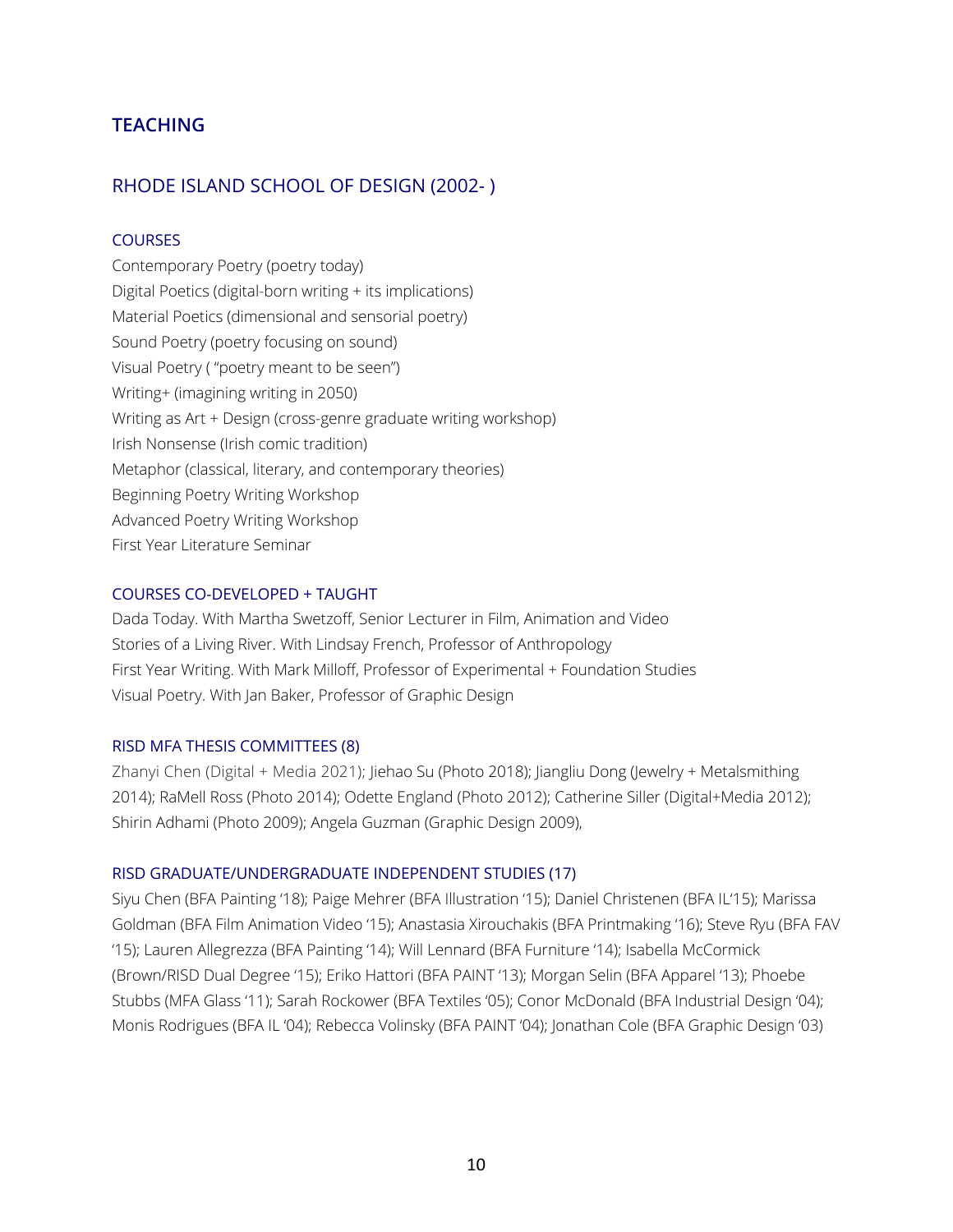### UNIVERSITY OF MISSISSIPPI (2001-2)

MFA Poetry Workshop 20th Century Poetry World Literature 1650 to the present (lecture/120 students /2 graduate TAs) Beginning Poetry Workshop (Honors College) MARSHALL COUNTY CORRECTIONAL FACILITY (2001-2, INAUGURAL PROGRAM) Introduction to Creative Writing Advanced Creative Writing MFA THESIS COMMITTEE Louis Bourgeois (2003)

### ITHACA COLLEGE (1998-2000)

Introduction to Poetry Introduction to Fiction Introduction to the Short Story Introduction to Literature Introduction to African-American Literature (initiated)

## **PROFESSIONAL DEVELOPMENT**

Decolonial Teaching in Action. RISD Teaching + Learning Lab Fall 2021 Brown University Anchor Program Resilient Course Design Institute Spring 2021 (audit), Summer 2020 Brown University Large Class Special Interest Group 2020-2021 Brown University Sheridan Center Certificate in Collegiate Teaching 2008

## **SERVICE**

## RISD COMMITTEES

| <b>Faculty Steering Committee</b>                                   | Chair, 2021-2022; 2011-12; Member WS/Spring 2021; 2010-11 |
|---------------------------------------------------------------------|-----------------------------------------------------------|
| Committee for Faculty Appointments                                  | 2020-; 2019-20; 2017-18; 2014-16                          |
| Frazier Award for Excellence in Teaching Committee                  | 2018-2019                                                 |
| Chair, Teaching + Learning in Art + Design Faculty Search Committee | 2017-2018                                                 |
| European Honors Program Committee                                   | 2017                                                      |
| Writing Cultures (towards an MFA in Writing at RISD)                | 2014-2016                                                 |
| Liberal Arts Humanities Fund Committee                              | Spring 2014                                               |
| Foundation Studies/Liberal Arts Summer Reading Committee            | 2014                                                      |
| Academic Computing Advisory Committee                               | 2012-2013                                                 |
| Foundation Studies/Spatial Dynamics Search Committee                | 2012-2013                                                 |
| Strategic Plan Working Group                                        | 2011                                                      |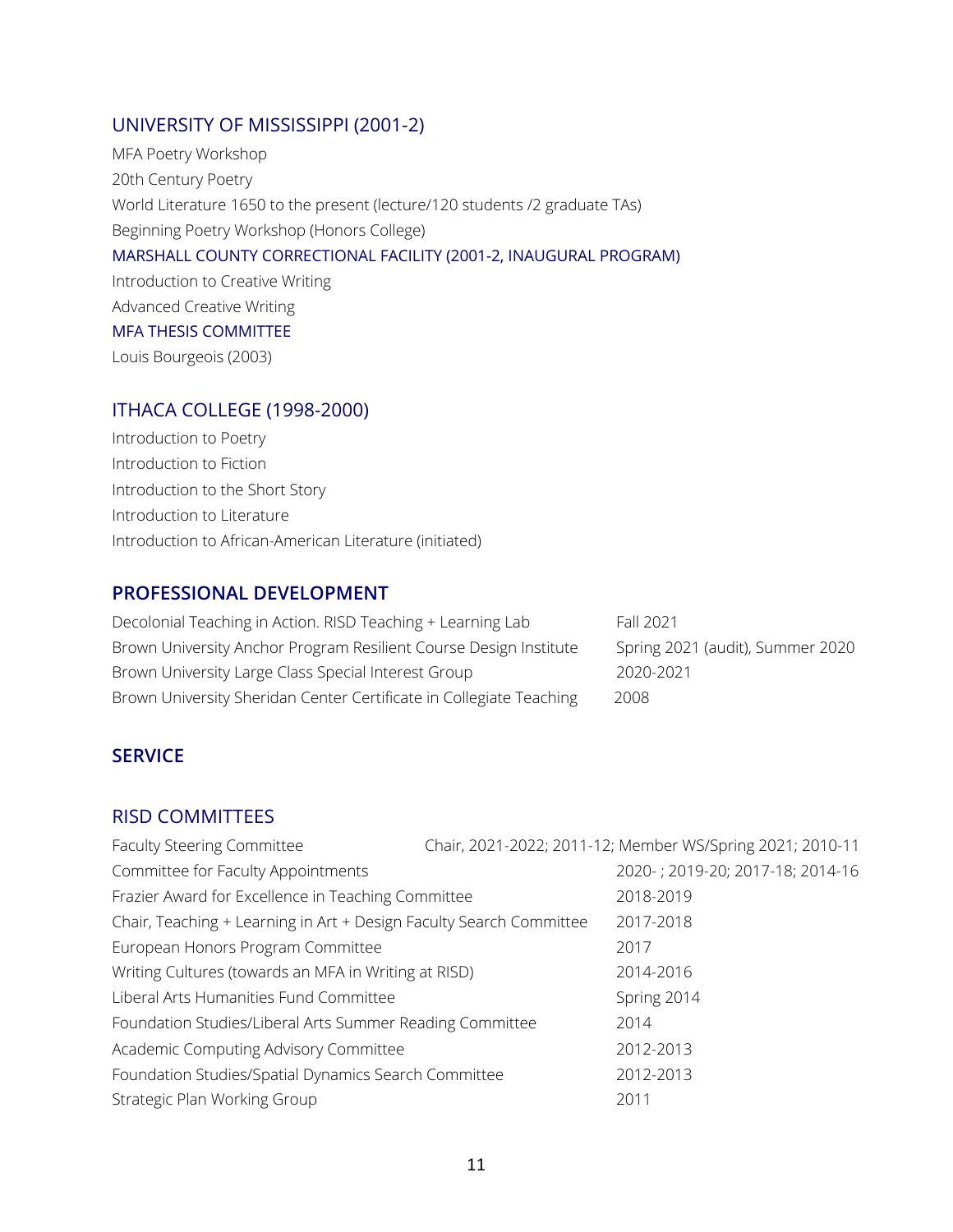| President's Diversity Task Force                                        | 2010-2012                  |
|-------------------------------------------------------------------------|----------------------------|
| Brown-RISD Dual Degree Oversight Committee                              | 2008-2009                  |
| Brown-RISD Dual Degree Admissions Committee                             | 2007-2009                  |
| RISD Presidential Search Committee                                      | 2007-2008                  |
| RISD Admissions Committee                                               | 2006-2009                  |
| RISD Circus (for discussion of graduate program in Integrative Studies) | 2008-2009                  |
| Disciplinary Committee                                                  | 2006-2007                  |
| Library Committee                                                       | 2004-2005                  |
| Curriculum Subcommittee                                                 | 2002-2005; Chair 2004-2005 |
| Instruction Committee                                                   | 2002-2005                  |
| Liberal Arts Joint BFA/BA Development Committee                         | 2002-2005                  |

### RISD POSITIONS

| Concentration Coordinator, Literary Arts & Studies          | 2021-; 2014-15; 2012-13 |
|-------------------------------------------------------------|-------------------------|
| Chief Critic, European Honors Program                       | Fall 2013               |
| . chief academic officer for 18 students from 5 departments |                         |

- built online orientation site
- organized 4 exhibitions in the Cenci, and community (Castelvecchio Calvisio, Circolo degli artisti)
- established critic/internship relationship with Museo d'Arte Contemporanea di Roma (MACRO)
- organized 21 presentations/critiques by visiting artists, designers, and writers in Rome, including 7 from MACRO
- supervised 6 internships, including one at MACRO
- continued relationship with Cooperativa Inopera/Best House for political and economic refugees (one workshop)
- supervised Brown University Independent Study
- attended Association of American College and University Programs in Italy (AACUPI) Extraordinary Meeting
- offered four writing workshops

## RISD SERVICE AS CRITIC

| TLAD Micro-Teaching / Collegiate Teaching                           | 2021              |
|---------------------------------------------------------------------|-------------------|
| RISD Printmaking Junior Reviews                                     | 2020              |
| RISD Department of Painting, Junior Reviews                         | 2020, 2016-13     |
| RISD Graphic Design Degree Projects                                 | May 23, 2019      |
| European Honors Program, Rome                                       | April 5, 2017     |
| European Honors Program, Poetry Workshop/Studio Visits              | Nov 1-2, 2016     |
| RISD Film, Animation, and Video Senior Degree Projects (Open Media) | 2016, 2015, 2014  |
| RISD Department of Teaching + Learning in Art + Design.             | 2012, 2008, 2006  |
| RISD Department of Landscape Architecture. Urban Systems            | May 2012          |
| Project Open Door                                                   | 2011              |
| Department of Illustration. Rob Brinkerhoff, Voice + Vision         | November 12, 2010 |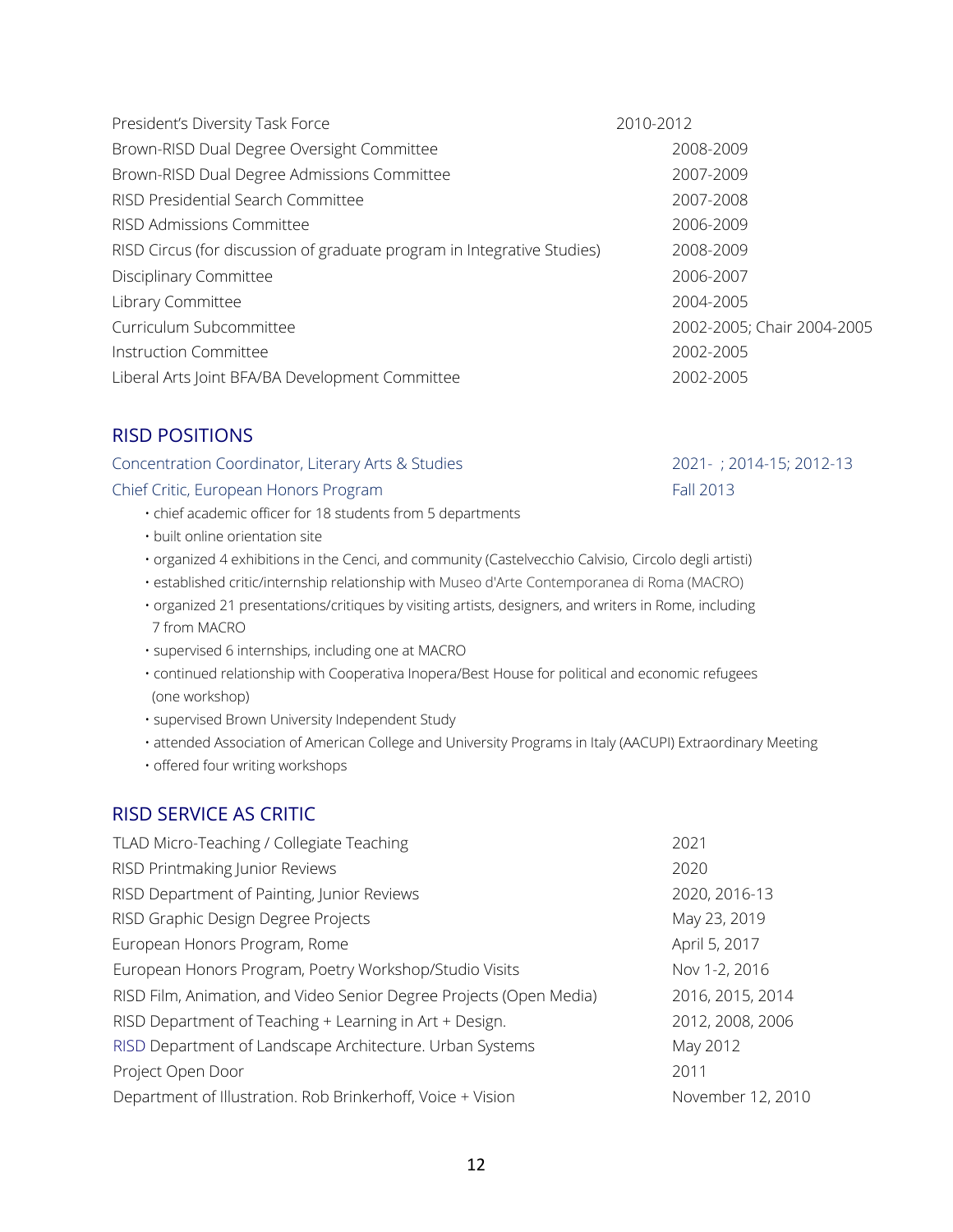| Department of Graphic Design, Type+Poetry, Katherine Hughes                                | February 4, 2009  |
|--------------------------------------------------------------------------------------------|-------------------|
| Department of Architecture. Degree Project Reviews                                         | 2007, 2006        |
|                                                                                            |                   |
| ADDITIONAL SERVICE TO DEPARTMENTS + PROGRAMS                                               |                   |
| RISD Fulbright Interview Committee                                                         | 2018, 2017, 2015  |
| RISD Department of Teaching + Learning in Art + Design, workshop facilitator               |                   |
| for Masters in Art + Design Education Advisory Panel Committee                             | May 1, 2014       |
| European Honors Program Resident Fellow 2013-2015 Interview Committee                      | May 2013          |
| Department of History, Philosophy, and Social Sciences. Life Stories. Visiting Writer      | Jan 31, 2013      |
| Brown University/RISD. Art and Science of Visual Perception. Visiting Writer               | Sept 20, 2012     |
| Office of Multicultural Affairs. Diversity Program for Orientation. Discussion Facilitator | Sept 2010         |
| Office of Multicultural Affairs. "Narratives of Work and Family." Panel Participant        | March 25, 2010    |
| Project Open Door. Writing Mentor                                                          | Jan-Feb 2009      |
| Project Open Door Advisory Committee                                                       | 2008-09           |
| RISD Museum. Community Poetry Workshop (Japanese Nature Prints)                            | May 6, 2007       |
| RISD Museum/TLAD. "A Poem for Kollwitz: Hope Arts teachers workshop                        | August 22-3, 2006 |
| RISD Museum. Always on a Sunday. Poetry Workshop                                           | May 1, 2005       |
|                                                                                            |                   |
| DDAEECCIANIAI CEDVICE                                                                      |                   |

### **PROFESSIONAL SERVICE**

| Juror, Providence Sidewalk Tattoo Public Art Project                                  | July 2021          |
|---------------------------------------------------------------------------------------|--------------------|
| Judge, Academy of American Poets Prize Graduate Nomination, Miami University          | Spring 2021        |
| Reader, Edinburgh University Press                                                    | $2020 -$           |
| Participação especial, Dirceu Villa Couraça (Laranja Original 2020) launch, São Paulo | September 11, 2020 |
| Judge, Brown University Undergraduate Thesis Honors Prize Nomination                  |                    |
| (Literary Arts, 3-judge panel)                                                        | Spring 2020        |

## **SELECTED CRITICAL RECEPTION**

## **SCHOLARSHIP**

| Lucy Collins, "I'm working on hope': Poet Mairéad Byrne between Ireland and America."          |                   |
|------------------------------------------------------------------------------------------------|-------------------|
| Invited lecture. Montclair University, NY                                                      | February 15, 2018 |
| Jane Joritz-Nakagawa, "On Feminism and Migration in the Work of Poet Mairéad Byrne."           |                   |
| Argotist Online                                                                                | June 26, 2016     |
| Lucy Collins, Contemporary Irish Women Poets: Memory and Estrangement.                         |                   |
| "Remembering the Future: Mairéad Byrne in America." Liverpool: Liverpool University            |                   |
| Press. 53-60                                                                                   | 2015              |
| Leonardo Fróes, "Eu Mudo, imito / eu recito, imito" (I change, translate / I recite, imitate). |                   |
| Postscript to Famosa na sua cabeça. São Paulo: Dobra Editorial                                 | 2015              |
| Lee M. Jenkins. "Interculturalism," The Cambridge Companion to Twentieth Century               |                   |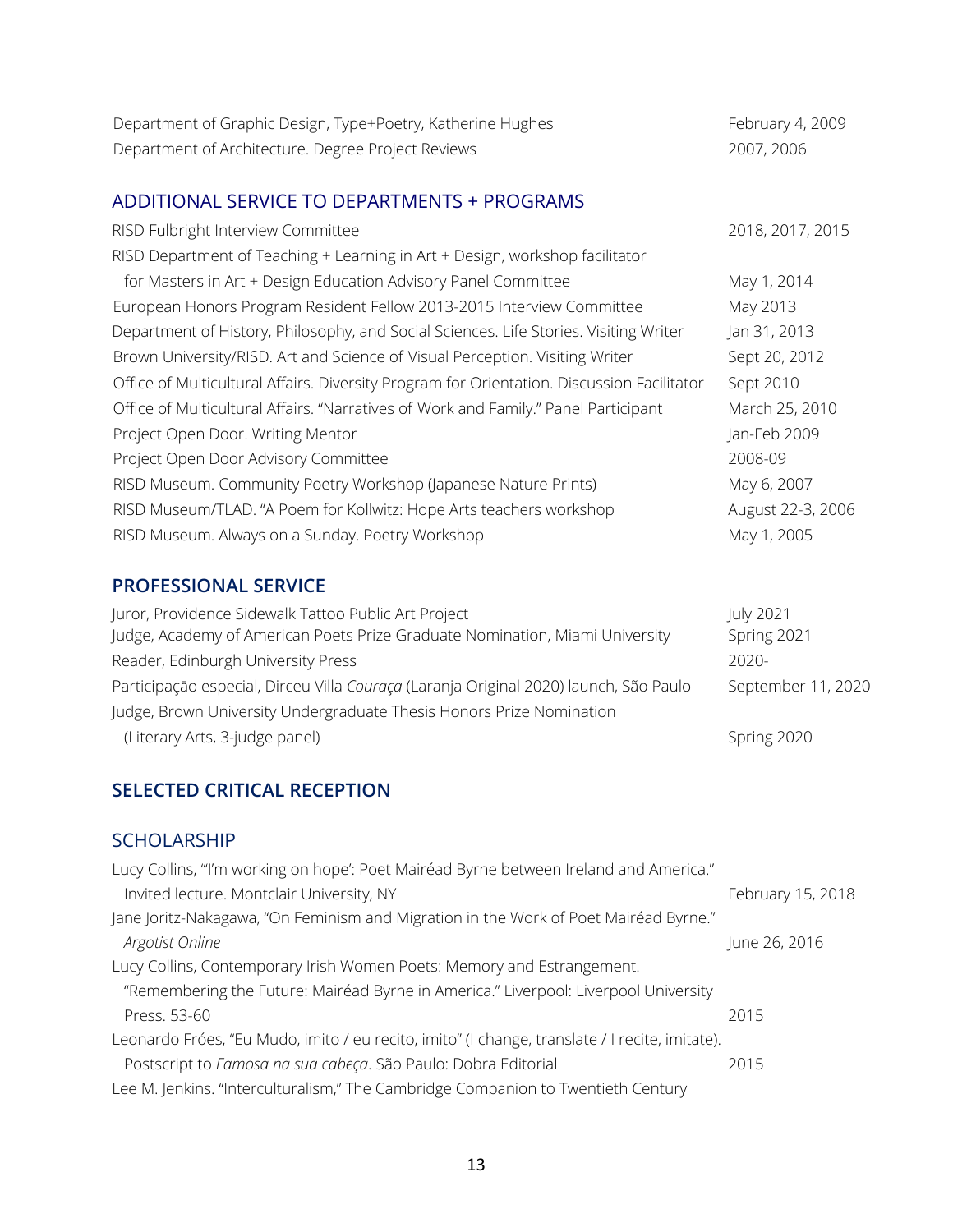| British and Irish Women's Poetry. Ed. Jane Dowson. Cambridge University Press        | 2011             |
|--------------------------------------------------------------------------------------|------------------|
| Nerys Williams. "We hear the tune, you and I, / but inside our ears it is always a   |                  |
| different one' (Peter Finch, 'Zen Cymru'): Negotiating Experiment in Irish and Welsh |                  |
| contemporary poetry." Invited Lecture on the poetry and poetics of Peter Finch       |                  |
| and Mairéad Byrne, Wales-Ireland Network, Cardiff University.                        | January 24, 2011 |
| Dirceu Villa. Critical profile and translations of four poems. Modo de Usar.         | April 17, 2009   |

## REVIEWS

| Hugo Pinto Santos, "Os dois exílios de Mairéad Byrne." Caliban                      | September 2016     |
|-------------------------------------------------------------------------------------|--------------------|
| Rey Conquer, "You'll Never Get a Result Out of Me." The Oxonian. Issue 29.4         | December 7, 2015   |
| Becky Varley-Winter, Out of Everywhere 2. Sabotage Reviews.                         | September 20, 2015 |
| Megan Burns, "Chaps by Mairead Byrne and Jimmy Lo." galatea resurrects 17.          | December 19, 2011  |
| Joseph Goosey, "Body Odor Can Be a Room." The Rumpus.                               | September 22, 2010 |
| Michael Leong, "Between Blog and Book: Mairéad Byrne's The Best of (What's Left of) |                    |
| Heaven." Big Other.                                                                 | September 13, 2010 |
| Vanessa Place, "Poets Without Products." The Constant Critic.                       | September 12, 2010 |
| Gina Myers, "The Best of (What's Left of) Heaven." New Pages.                       | September 1, 2010  |
| Steve Fama. "Va-Va-Voom." The Glade of Theoric Ornithic Hermetica.                  | April 25, 2010     |
| Ashlie Kauffman. "The Best of (What's Left of) Heaven." JMWW.                       | July 27, 2010      |
| Peter Covino. "Talk Poetry." Phati'tude Literary Magazine.                          | Summer 2010        |
| Ethel Rohan. "The Best of The Best of (What's Left of) Heaven." Hobart.             | June 8, 2010       |
| Steve Fama. "The color of the stone against the color of the sky." The Glade        |                    |
| of Theoric Ornithic Hermetica.                                                      | February 11, 2010  |
| Adam Robinson. Talk Poetry review. JMWW                                             | Fall 2007          |
| Ian Seed. "A Clownlike Kafka." Stride Magazine (UK)                                 | Fall 2007          |
| Sina Queyras. "Talk Poetry." Lemon Hound                                            | May 20, 2007       |
| Rosa Alcalá. "An Educated Heart." Artvoice                                          | January 2007       |
| Marcus Slease. "New & Notable: Vivas and An Educated Heart." MiPoesias              | October 2006       |
| Melissa Flores-Bórquez. "Mairéad Byrne, Vivas." Intercapillary Space                | August 2006        |
| Erika Howsare. "An Educated Heart by Mairéad Byrne." Cutbank Poetry                 | June 16, 2006      |
| Aaron Tieger. "Repetition Is a Form of Change: Kalends & An Educated Heart."        |                    |
| <b>DIY Poetics</b>                                                                  | April 9, 2006      |
| C.A. Allen. "Those Decapitated Similes: Vivas and An Educated Heart." Litter        | January 2006       |
| Jacquelyn Pope. "An Educated Heart." Salamander Volume 11, No. 2. 103-4             | 2006               |
| Martin Stannard. "About Mairéad Byrne." Exultations & Difficulties                  | September 1, 2005  |
| Jack Kimball. "Nelson & The Huruburu Bird." Pantaloons: Tykes on Poetry             | April 5, 2004      |
| Moira Richards. "Nelson & The Huruburu Bird." Women Writers-A Zine                  | January 1, 2004    |
| Michael Begnal "Nelson & The Huruburu Bird." The Burning Bush # 9                   | Spring 2003        |
| Martin Stannard. "Nelson & The Huruburu Bird." Stride Magazine                      | Spring 2003        |
| Alan Sondheim. "The Pillar." Readme 4.                                              | <b>Fall 2000</b>   |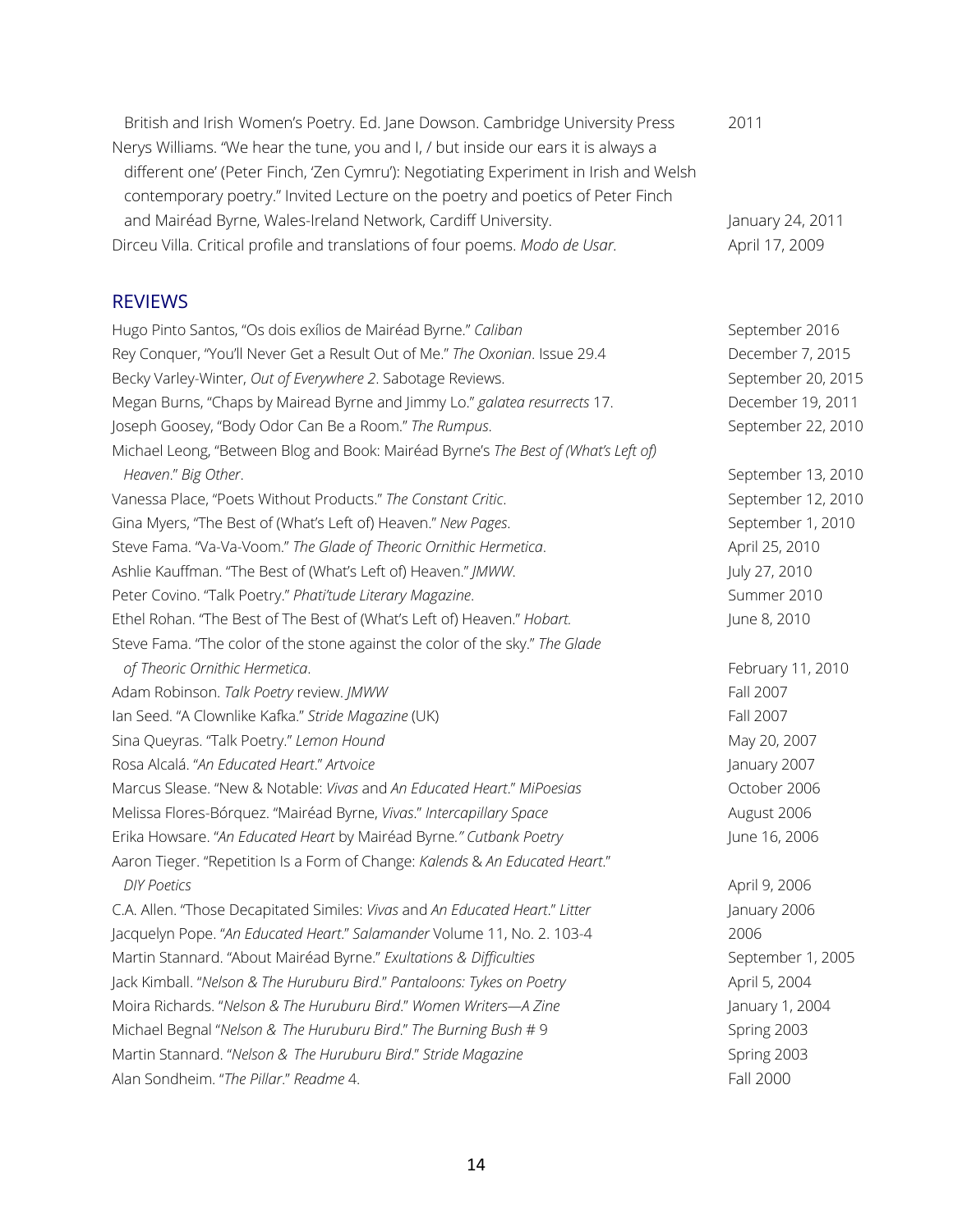## SELECTED INTERVIEWS + ARTICLES

| T.E. Friedman. "An Afternoon with Mairéad Byrne." Humor in America                | September 10, 2015 |
|-----------------------------------------------------------------------------------|--------------------|
| Kelsey Styles, "There's No Way This Visiting Writer Could Byrne You Out!"         |                    |
| The Blue and Gold, Widener University                                             | April 9, 2015      |
| J. A. Tyler, "An Interview with Adam Robinson about Mairéad Byrne's The Best of   |                    |
| (What's Left of) Heaven." Big Other                                               | May 31, 2010       |
| Luke Degnan. "Phoned-in Q & A." Bomb Magazine                                     | August 11, 2010    |
| Sina Queyras. "A few words and poems: Mairéad Byrne." Harriet.                    |                    |
| National Poetry Foundation                                                        | April 4, 2010      |
| Sarah Sloat. "Just one (book) thing: Mairéad Byrne." Readwritepoem                | September 29, 2009 |
| Louis Bourgeois, Ed. "Nelson and the Huruburu Bird." Complete With Missing Parts: |                    |
| Interviews with the Avant-Garde. Vox Press. 56-63                                 | 2008               |
| Sina Queyras. "Mairéad Byrne, Seriously: A Conversation + 3 poems." Lemonhound    | January 28, 2008   |
| Rob McLennan. "12 or 20 questions with Mairéad Byrne."                            | November 18, 2007  |
| Rebecca Seiferle. "An Interview with Mairéad Byrne." The Drunken Boat             | Spring/Summer 2005 |
| Lance Phillips. "Writers on Writing: Mairéad Byrne." Here Comes Everybody         | <b>July 2005</b>   |
| Ray Bianchi. "Poetic Profile: Mairéad Byrne." Chicago Postmodern Poetry           | October 2004       |

## **AWARDS + HONORS**

| Distinguished Guest, 2020 Summer Residency, Miami University MFA Creative                       |                        |
|-------------------------------------------------------------------------------------------------|------------------------|
| Writing Program                                                                                 | <b>July 2020</b>       |
| Affiliate Faculty, Literary Arts, Brown University                                              | 2020-                  |
| Cill Rialaig Project Residencies. Ballinskelligs, Co. Kerry                                     | 2020, 2019, 2017       |
| Storyknife Writers Retreat. Residency. Homer, Alaska.                                           | June 2017              |
| Wallace Stegner House. Residency. Eastend, Saskatchewan. [Declined]                             | June 2017              |
| Seoul Art Space_Yeonhui. Residency. South Korea.                                                | Nov/Dec, 2016          |
| Siena Art Institute. Residency. Siena, Italy.                                                   | October 2016           |
| RISD 2016 John R. Frazier Award for Excellence in Teaching                                      | 2016                   |
| RISD Robert Turner Theatrical and Performance Design Award. RISD                                | 2015-16                |
| 2015 Distinguished Writer Award. Widener University                                             | March 30-April 2, 2015 |
| RISD 2050 Fund (for Writing+)                                                                   | Fall 2014              |
| Chief Critic, RISD European Honors Program in Rome                                              | July-December 2013     |
| RISD European Honors Program Visiting Scholar                                                   | 2012, 2007             |
| Poet-in-Residence, University of Rhode Island/Ocean State Summer Conference                     | 2013                   |
| Rhode Island State Council on the Arts Poetry Fellowship                                        | 2006                   |
| Rhode Island Council for the Humanities Freedom Grant (Frederick Douglass in Ireland) 2003-2004 |                        |
| Cornell University, Institute of European Studies, Regional Visiting Fellowship                 | 1999-2001              |
| Purdue University, Virgil L. Lokke Prize in Literary Theory                                     | 2001                   |